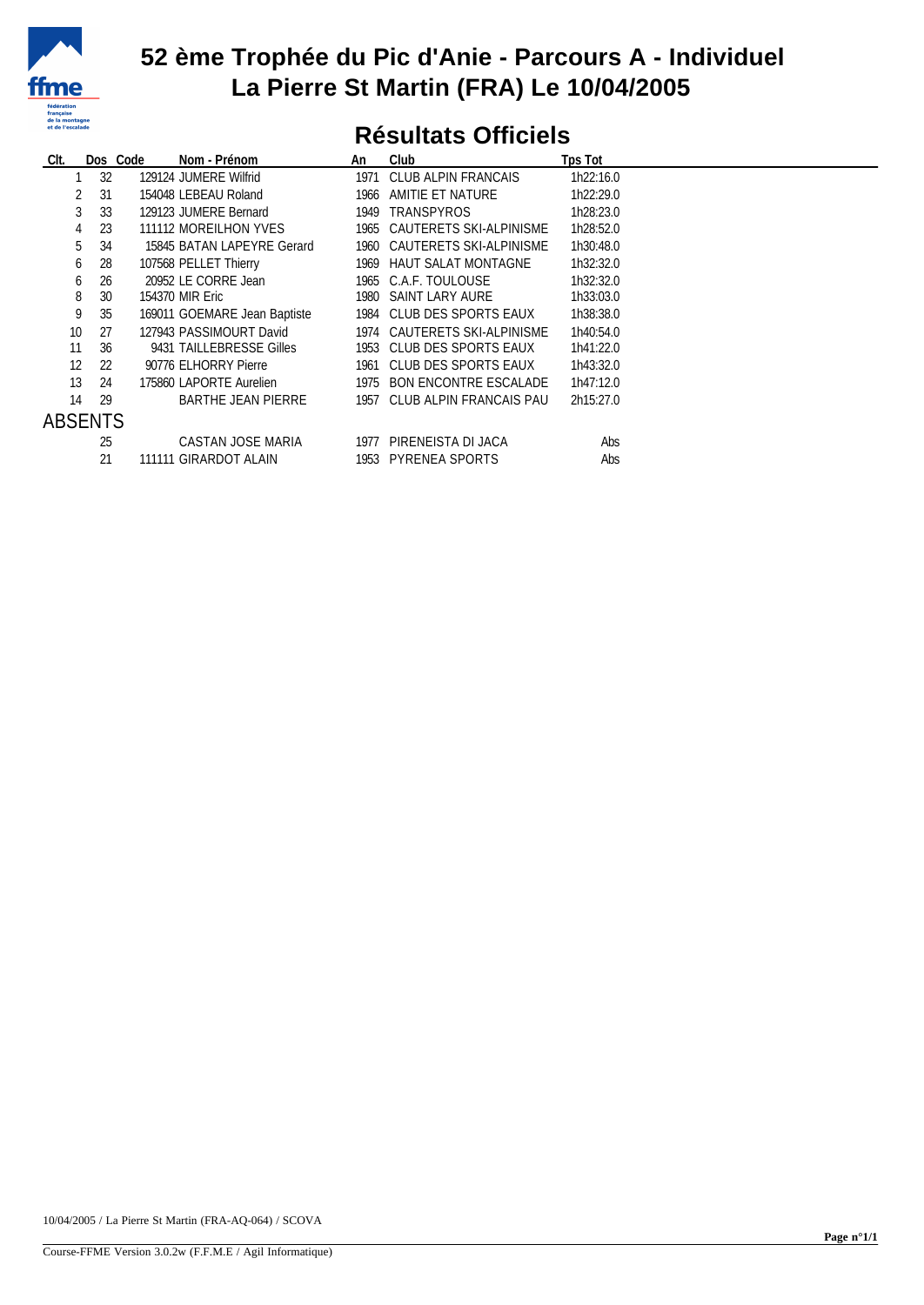

## **52 ème Trophée du Pic d'Anie - Parcours A - Equipe de 2 La Pierre St Martin (FRA) Le 10/04/2005**

# **Résultats Officiels**

| Clt. | Dos | Equipe               | Club                    | Tps Tot   |
|------|-----|----------------------|-------------------------|-----------|
|      |     | MARQUIER - BONZOMS   | CAUTERETS SKI ALPINISME | 1h27:23.0 |
|      |     | ! VIGNEAU - COUROUAU | CSEBG                   | 1h40:49.0 |

10/04/2005 / La Pierre St Martin (FRA-AQ-064) / SCOVA